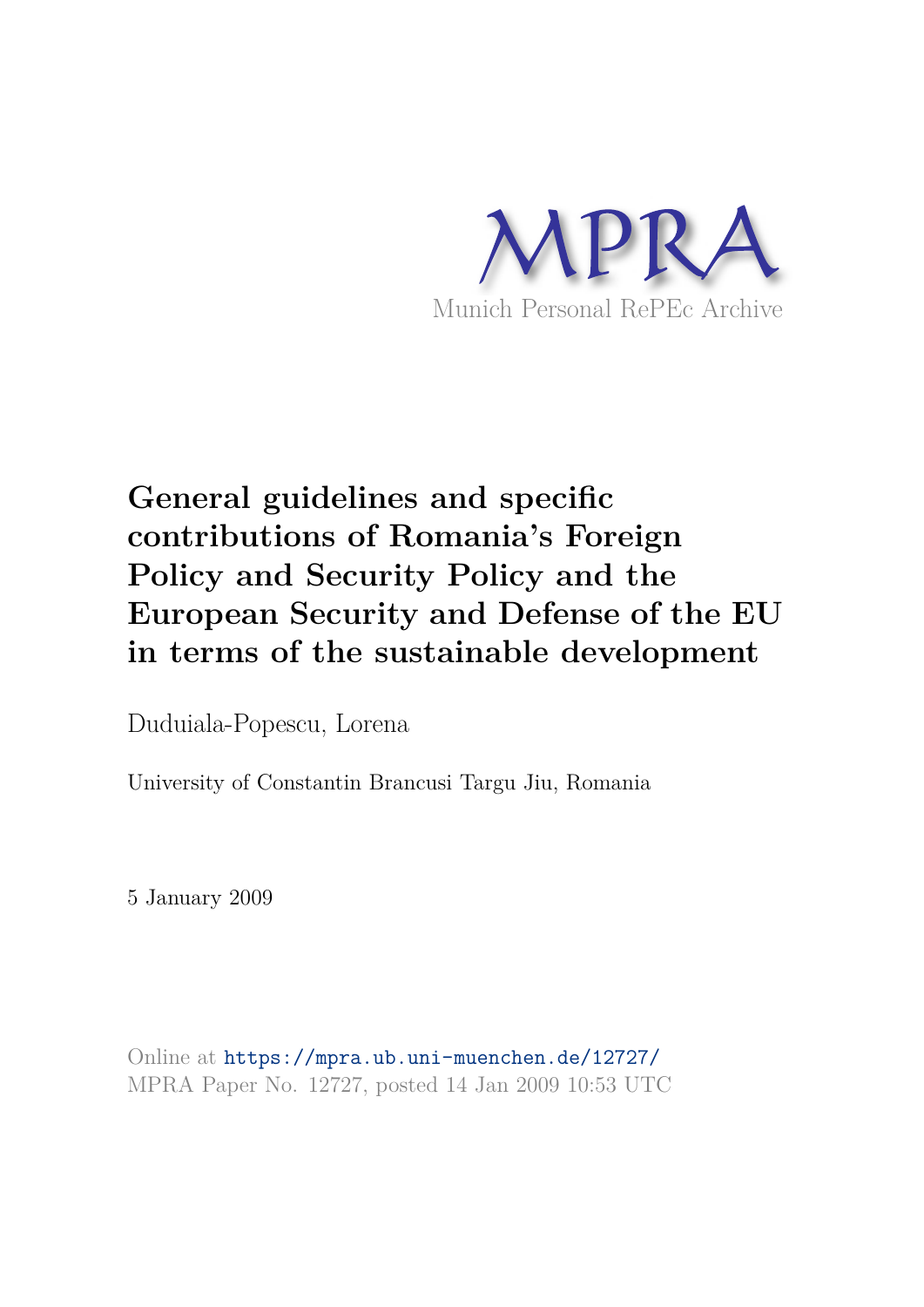## **General guidelines and specific contributions of Romania's Foreign Policy and Security Policy and the European Security and Defense of the EU in terms of the sustainable development**

**Abstract:** Efforts aimed Romania convergence guidelines of its foreign policy with the Foreign Policy and Security Policy of the EU (CFSP). Negotiations on Chapter 27 - Foreign Policy and Security Policy (CFSP) were opened, along with the other four chapters, in the initial negotiation package (during the Accession Conference Romania - EU of 15 February 2000) as provisionally closed the first stage of the process of negotiation of the acquis communautaire.

Romania has demonstrated that it is an active participant in the political dialogue established by the Association Agreement and has played a constructive role within the CFSP, in line while a constant in common positions and declarations of the EU's CFSP. Romania continued to follow international sanctions and restrictive measures imposed by the EU, UN and OSCE. A special relevance for consistency of policy dialogue EU - Romania had a presence at meetings of political directors, correspondents European Troika and EU candidate countries. Substantive dialogue on all levels has contributed to improving the coordination of the external agenda of Romania to the European Union.

Priority directions of the foreign policy of Romania seek affirmation and promotion of national interests, which are of perennial and transpartinic, the need to continue adapting to changes occurring in the system of international relations, the gradual transformation of the profile of Romania international situation and its consequences specific geographic state learned that at present the eastern border of the EU and NATO. To measure the viability of the general and the actual performance of the external Romania are set as criteria of success following basic elements:

• The participation of Romania in the process of building a global order based on respect for international law, democratic values and principles of sustainable development through the use of policy instruments related to both formal and economic (treaties, international institutions and regional diplomatic efforts) and informal (diplomacy public contacts bi-and multilateral direct, ad hoc alliances functional networks or public-private partnerships);

• Integration of sustainable development priorities (political, security, economic, social and environmental) through ensuring coherence and complementarity in cooperation between state institutions and non-government policy at national level and reflecting these priorities in the foreign policy;

• balance between interests and values through the consistent support of democratic principles, the rule of law and human rights in a way congruent with the promotion of economic and geo-strategic Romania. In the next decade perspective, Romanian foreign policy articulates around the following objectives and priority actions:

1. Creating a security environment for stable and predictable Romania, according to national interest, with the main areas:

(i) Strengthening place by Romania in NATO:

Promote the reform of NATO and its expansion to the vicinity of Romania; ï Strengthening relations with NATO partner countries that have convergent interests and values with those of Alliance;

• Continuing the reform process, professionalize and modernize the armed forces of Romania, and ensuring full the interforce countries allied with the army;

• Compliance with the commitments assumed by Romania in theaters of operations of NATO, in close collaboration with operational policy and strategic partners and national authorities, including in the postconflict reconstruction;

• contributions effective on the conceptual and practical in resolving sensitive files on the agenda of NATO (the control of armaments and disarmament, including the CFE Treaty, the anti-missile shield conflict "frozen" or dormant, energy security, critical infrastructure protection, etc.). • Increase the size of the Transatlantic Alliance.

(ii) amplification of Romania's contribution to the adaptation of international security to the requirements of globalization by: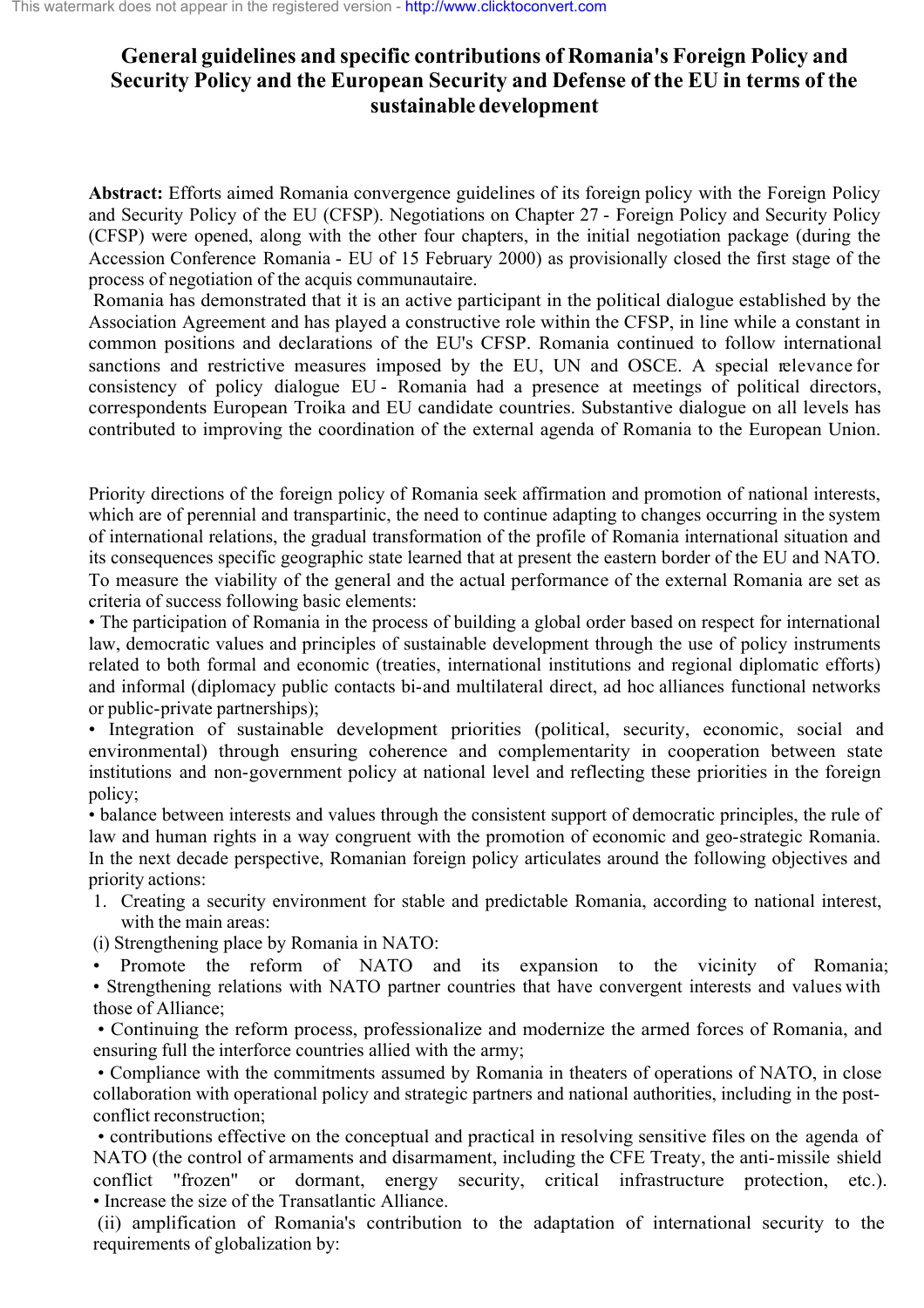• develop a civilian capacity multi-functional elements able to deploy missions in various theaters of operations, and a body of experts in post-conflict reconstruction;

• Participation in peacekeeping under UN auspices, according to the interest and available resources, and operations in post-conflict stabilization and crisis management civil or military; • amplification ability to contribute to combating unconventional threats to international security, particularly the risks of terrorism, including steps to remedy the causes of the phenomenon of targeting terrorist.

2. Contributing to sustainable development in Romania:

• Integration of information and economic analysis in the articulation of foreign policy decisions for the purposes of attracting foreign investment, promoting investment and optimize the Romanian trade flows; • Supporting the interests of Romanian economic and commercial application of the principles of promoting sustainable development in internal debates on sectoral guidelines and regulations in the EU; • Active participation in preparing the EU position and support these positions in the global forums devoted to sustainable development, and negotiations under the World Trade Organization; • Involvement in developing and implementing energy policy the EU and the potential value of Romania as a country of transit, producing and consuming energy, with their shares in bilateral relations, to ensure the necessary energy and other raw materials imported.

3. Shaping and affirmation of Romania's profile in the European Union, with the main areas of action: (i) active involvement in the crystallisation of the EU common positions in foreign policy, defense and security, and promotion in the framework of specific national interests of Romania by: • Supporting the institutional reform of the EU under the Treaty of Lisbon and process improvement tools Foreign Policy and Security Policy (CFSP) and European Security Policy and Defense Policy (ESDP);

• Promoting the enlargement of the EU and respect commitments made to the candidate countries and in relations with partner countries in the European Neighborhood Policy (ENP);

• Conduct an effective development assistance, in accordance with the guidelines of the EU and rooted in the priorities of Romania's foreign policy;

• Nurturing and expanding partnerships, the mechanisms of bilateral cooperation and political dialogue with other EU Member States;

• Intensifying the instruments of working together with countries in the immediate vicinity of Romania States, partner countries and EU;

• Encouraging further bilateral relations and multilateral cooperation with countries of the European Economic Area;

• Cooperation with European partners in combating cross-border crime, illegal migration and all forms of illicit trafficking;

• Develop a national strategy on conflict prevention and a related Plan of Action, in accordance with the decisions of the European Council in Goeteborg (2001);

• Setting up in Romania and internationally on the establishment of a Center for Post-conflict reconstruction, with research and advanced training focused on the interface between sustainable development and international security requirements;

• Recovery in agreement with allies and partners in Europe, Romania has the potential to promote regional cooperation around the Black Sea, the Balkans and the Danube basin. (ii) Strengthening the transatlantic relationship:

• Support special relationship between the EU and the U.S. by cultivating an active dialogue, intense and constructive at all levels in the appropriate forms on all the major themes of the international agenda, including the contempts of globalization and sustainable development worldwide;

• amplification in the bilateral strategic partnership with the United States and a special relationship with Canada.

(iii) Active participation in the formation area of democracy, stability, security and prosperity in the vicinity of Romania:

ï Support in the bodies, approaches and efforts of the Western Balkan countries for the completion of the Stabilization and Association Process and EU accession, initiatives and participation in EU missions in the area, involved in large projects, especially in infrastructure transport and energy support effective functioning of the Free Trade Zone in South East Europe (CEFTA  $+$ ):

• promoting multilateral cooperation in the area of the Black Sea extended by connecting them to the processes of European integration, development of policies and instruments of the EU for this area and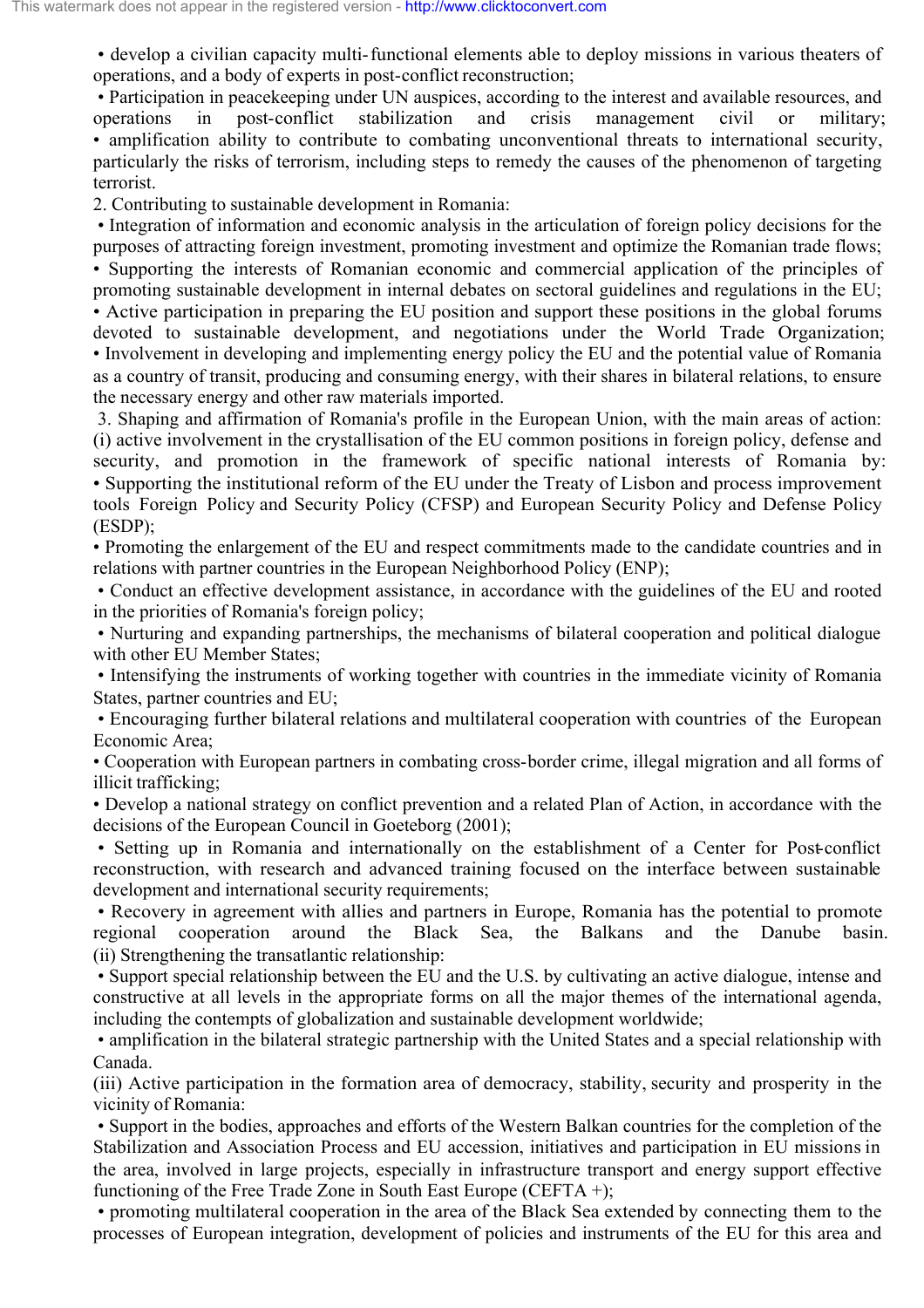use of synergies with inter-governmental bodies, and initiatives and informal consultation mechanisms on regional;

ï Support vocation European Atlantic and Moldova, both directly and by articulating a coherent policy at EU level, to restore sovereignty over its whole territory, connecting to the gradual economic, political and legal community and build a strong bilateral partnership, based on the assumption of culture, language and traditions;

• amplification of relations with Ukraine, in the spirit of good neighborliness and support its aspirations to European and Euro-Atlantic;

• Development of bilateral relations with the Russian Federation and their increasing functionality on a pragmatic, constructive spirit in promoting a uniform EU voices against Russia; • deepening bilateral relations with countries of the South Caucasus and expansion of multilateral cooperation at regional level;

• Increased involvement of Romania in the countries of Central Asia, in line with the EU Strategy for the region.

4. Promote and defend the Romanian world, with the main areas of action: (i) Protecting and promoting the interests of Romanian citizens and Romanians everywhere; maintaining cultural identity and ethnic Romanians from abroad by:

• Further steps to eliminate visa requirements for Romanian citizens traveling in the U.S. and the abolition or simplification of visa regime in relations with Japan, Canada and other countries; ï Complete the action to remove restrictions on access of Romanian citizens in the labor market in all EU countries and the European Economic Area;

Complete preparations for Romania's accession to the Schengen Area in 2010; • Expanding the network of offices in countries where the number of Romanian citizens is growing, broadening the scope of coverage and quality of consular services, the formation of a stable and consular professional;

• Supporting Romanian communities abroad to preserve their linguistic identity, cultural and religious courses through the Romanian language, history and geography of Romania, the value of Romanian cultural heritage, supporting churches, schools and parish priests of these communities; • Building partnerships with Romanian associations from abroad and between them to solve problems facing the countries of residence.

(ii) Promoting cultural and spiritual values national reshape public diplomacy approaches for improving the image of Romania:

• Continue programs valorisation contribution to Romanian culture European cultural heritage and to facilitate access to Romanian cultural products;

ïDevelop cultural dialogue with spaces outside the European continent; • Establish a strategy for public diplomacy and create partnerships with organizations and institutions who have skills in promoting Romania's image abroad, for the formulation and submission of consistent messages to the political environment, opinion formers, academic circles and civil society in other countries.

5. Increasing the contribution of Romania on the international scene, with the main areas of action: (i) Enhancing its presence Romania through multilateral diplomacy:

• Active participation in the formulation of common positions of the EU and / or NATO governmental international organizations, especially those in the UN system, and support these positions through their own efforts and initiatives;

• Improving the representation of Romania in the structures of the executive board and the main international organizations;

• Use presence in these organizations for the promotion of democracy, rule of law, human rights, tolerance and inter-cultural dialogue, especially through the Council of Europe, European democracies, the Alliance of Civilizations, the Conference of new or restored democracies etc..

(ii) The reaverment of Romania as important partner for dialogue and cooperation with all regions of the world by:

• effective involvement in articulating the strategic guidelines of the EU and, if necessary, NATO, in relation to other geographical areas (Asia and Oceania, Middle East and North Africa, sub-Saharan Africa, Latin America;

• Develop differentiated according to the national interests of Romania and the availability of partners, the bilateral relations with countries from other continents;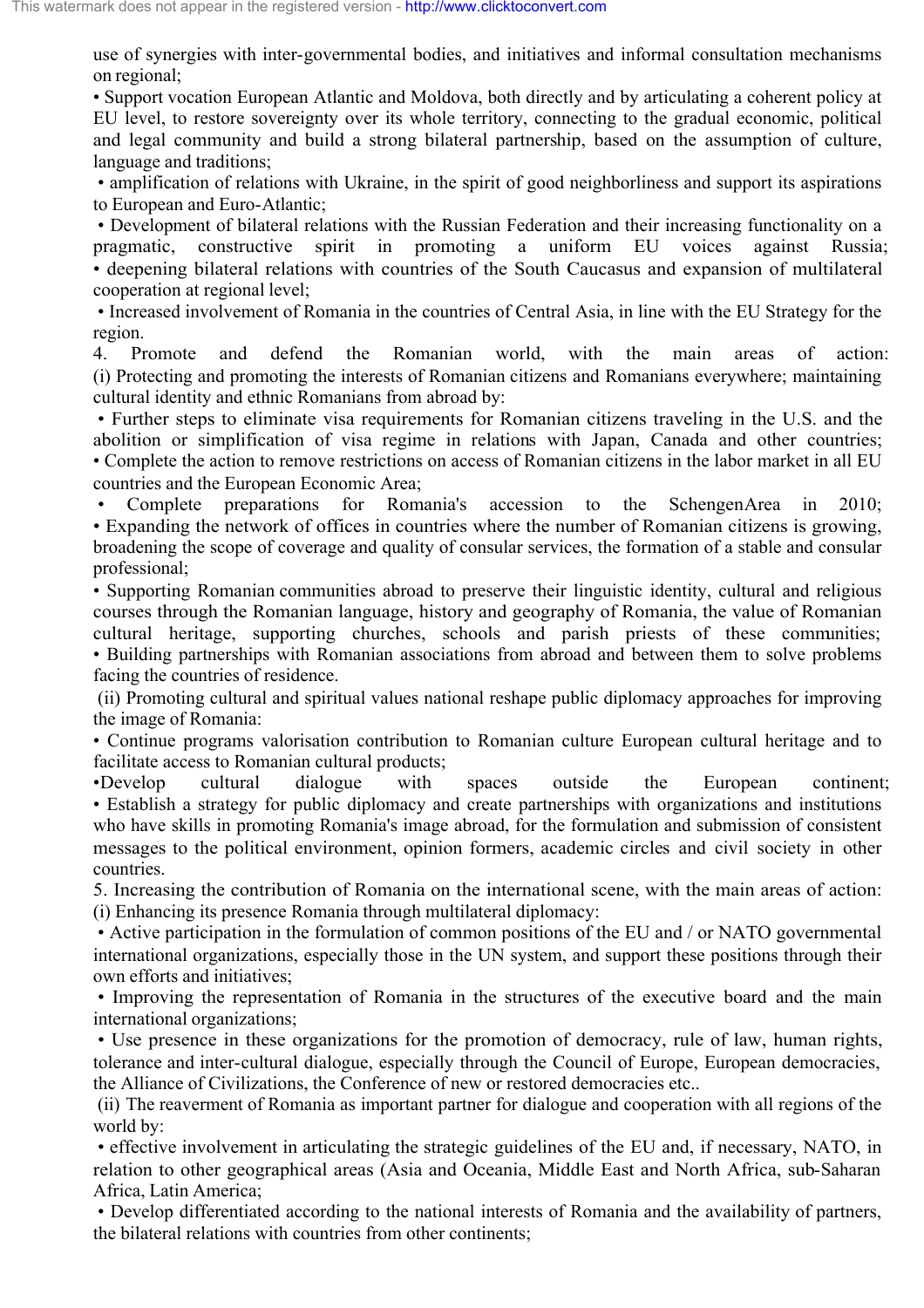• Participation in programs conducted under the aegis of the EU institutions and the UN system and promoting its own initiatives in the bilateral framework, the development assistance abroad. Given the dynamics of international relations and the particular political and diplomatic activities are not provided specific objectives in measurable forms on time horizons defined. In conclusion, we can say that in terms of participation in the development of European defense capabilities, Romania made the first offer military forces and capabilities to be used in the missions of Petersberg, on the occasion of the Conference of EU Commitment Military capabilities (Brussels, 20-21 November 2000).

 After reconsidering the contributions of Romania to NATO and the EU, Romanian offer was improved in the sense of achieving convergence between the forces and capabilities available to the two organizations. Romania's contribution to the Supplement Catalog Forces EU in 2004 included units in all kinds of forces: ground (NBC protection, military police, CIMIC, logistical support, intelligence capabilities), water ( a frigate, ship support, special forces, demining capacity) and air (capacity tactical and strategic transport, medical evacuation helicopter).

 In launching the European Action Plan on capabilities, Romania participated in the Group Project aimed Interoperability evacuation operations and humanitarian activities which ended in the latter part of 2004. Since November 2004, Romania participates in the Project Group on Strategic Air Transport, and in early 2005 and, as an observer at meetings of the project in the Strategic Maritime Transport. In 2006, Romania participated in the work of the Project Command / sub 4 - activation and recruitment. Also, Romania participated in the entire set of activities conducted for the purpose of adoption, the EU, a catalog of requirements in 2005, which defines the necessary defense capabilities to meet the objectives of the European Security Strategy and Global Objective 2010. In this context, the Romanian experts participated in workshops dedicated to developing the Catalog 2005, Global Objective Questionnaire and verification methodology, analysis and assessment of the contributions provided by Member States and the accession. A new offer of forces was the end of March 2006, which is harmonized with the package of forces available to NATO. All contributions Romanian forces and capabilities have been included in the catalog supplement the EU Force in 2006 and from 1 January 2007 will be an integral part of the directory.

Another priority area of Romania's participation in developing the operational dimension of ESDP is the rapid reaction capabilities, in particular Groups Fight EU. In this respect, Romania will participate in the creation of two such structures. The first will be made available to the EU in the first semester I/2007 and Greece are the nation framework. In May this trend multinational participate Bulgaria and the Republic of Cyprus. Second Battle Group will be made available to the EU in the first semester II/2010, with Italy (nation framework) and Turkey.

 Cooperation in the defense industry, the Union is a crucial area for operationalization Policy European Security and Defense, helping to optimize the capacity of European crisis management. From this perspective, Romania is considering involvement in activities and initiatives of the European Defense Agency (EDA).

Meanwhile, Romania has contributed to catalog and civil forces of the EU with approximately 650 experts in the field of police, rule of law, administration and civil protection. In March 2006, this offer has been updated, reflecting the conceptual developments in the crisis (with a focus on forces and quick reaction capabilities, the ability of projects in crisis areas at great distance and support forces in theater, as well and the need for an integrated approach to crisis response - to be based on decisions and actions of coordinating civilian and military response in such situations)

Participation in EU-led operations

Romania fully involved in EU-led operations, under the ESDP, both civilian and military. In this respect, Romania was an active presence since the launch of the first operations conducted by the Union. Thus, the city was recorded in the first EU military operations - CONCORDIA, designed in 2008 FYROM (3 staff officers).

From the perspective of taking a more pronounced role of the EU in managing the security situation in the Balkans, Romania participates in the military operation in Bosnia-Herzegovina (ALTHEA) with 81 soldiers (in 2007 Romania has contributed to capacity tactical aviation).

Romania support a robust military presence and a substantial commitment of EU policy in Bosnia and Herzegovina. In this respect, Romania will continue to be an active presence in the military operation EUFOR-Althea and the next period. In the context of transition to a force EUFOR May supplem more